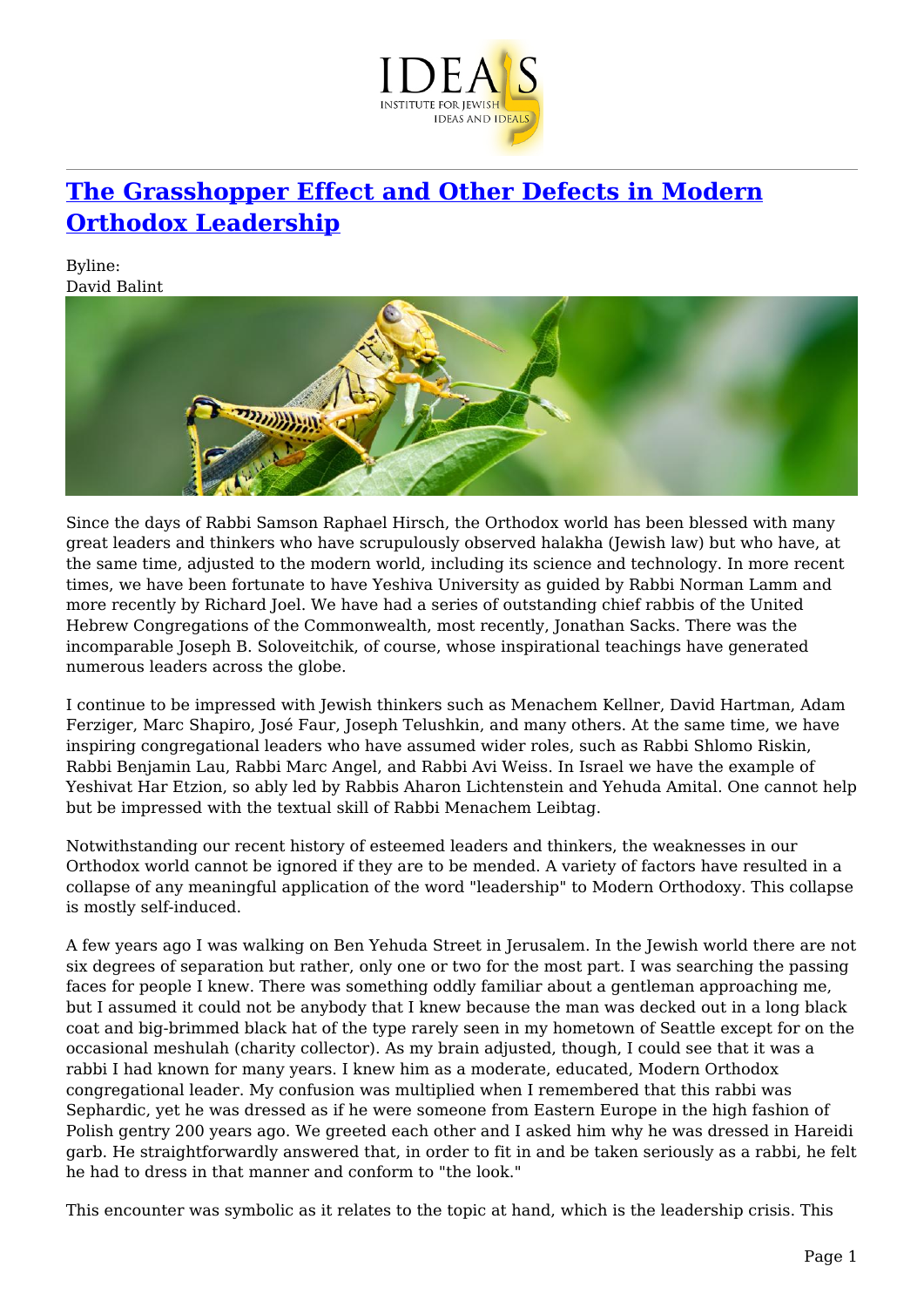

brings us to one of the most distinct factors in the decline of leadership: a massive inferiority complex. When the Jews left Egypt, they left with the direct intervention of God, with all God's visible power and with the promise of continuing intervention in the conquest of the Promised Land. Moses assembled the leadership of the time and sent them to reconnoiter the land. Despite having all of the power of God behind them, the majority had a crisis of confidence. Ten of the twelve spies projected their own insecurities onto the situation with the Canaanites, and in a famous bout of self-criticism said: "We were like grasshoppers in our eyes, and so were we in their eyes" (Numbers 13:31-33).

In the context of this discussion, many in our Modern Orthodox world, including congregational rabbis and organizations, seem to frequently operate with one eye on the Hareidi world as if it consisted of giants. As a consequence, they seem to view themselves as inferior. It is time to stop this grasshopper effect.

We must ask ourselves: Who are these "giants," and what do they stand for? The Hareidi world is characterized not only by observance of strictures (humrot), but also by the baggage that generally (although not always) comes with the long black coat and wide-rimmed black hat. More often than not, that baggage includes a rejection of reality. For example, most Hareidim insist that the universe is strictly 5,768 years old, despite overwhelming proof from geology, physics, astronomy, and biology that the universe is approximately 14 billion years old, the age of the earth is approximately 4.5 billion years, and life on this planet dates from about 3.5 billion years ago. They reject any notion of evolution, making themselves look foolish in the eyes not only of scientists but also in the eyes all people whose worldview is grounded in factual reality.

In addition, most Hareidim hold that a literal interpretation of Midrashim is often the most accurate. Here, I quote extensively from Maimonides' Commentary on the Mishna. Rambam's wisdom, written 825 years ago, still resonates. Since this passage inspires me, I quote it in full:

It is important for you to know that there are three classes [of thinkers] who differ in their interpretation of the words of the Sages, of blessed memory. The first class comprises the majority among those that I have come across and whose compositions I have read and of whom I have heard. They understand the words of the Sages literally and do not interpret them at all. To them all impossibilities are necessary occurrences. They only do this because of their ignorance of sciences and their being distant from [various] fields of knowledge. They do not possess any of the perfection that would stimulate them [to understanding] of their own accord, nor have they found someone else to arouse them. Therefore, they think that the intent of the Sages in all their precise and carefully stated remarks is only what they can comprehend and that these [remarks] are to be understood literally. This is despite the fact that in their literal sense some of the words of the Sages would seem to be so slanderous and absurd that if they were related to the uneducated masses in their literal sense, and all the more so to the wise, they would look upon them with amazement and exclaim: 'How is it possible that there exists in the world anyone who would think in this manner or believe that such statements are correct, much less approve of them!' This class is poor [in understanding] and one should pity their folly. In their own minds, they think they are honoring and exalting the Sages, but they are actually degrading them to the lowest depths. And they do not perceive that, as God lives, it is this class of thinkers that destroys the splendor of the Torah of God into saying the opposite of what it intends to convey. For God said in His perfect Torah: This is your wisdom and your understanding in the sight of the nations, which shall hear all these statutes and say: Surely this great nation is a wise and understanding people. [Deuteronomy 4:6] But this category [of thinkers] expounds the words of the Sages in their literal sense so that when the nations hear them, they will say: "Surely this small nation is a foolish and degenerate people." (Introduction to his commentary on Perek Helek)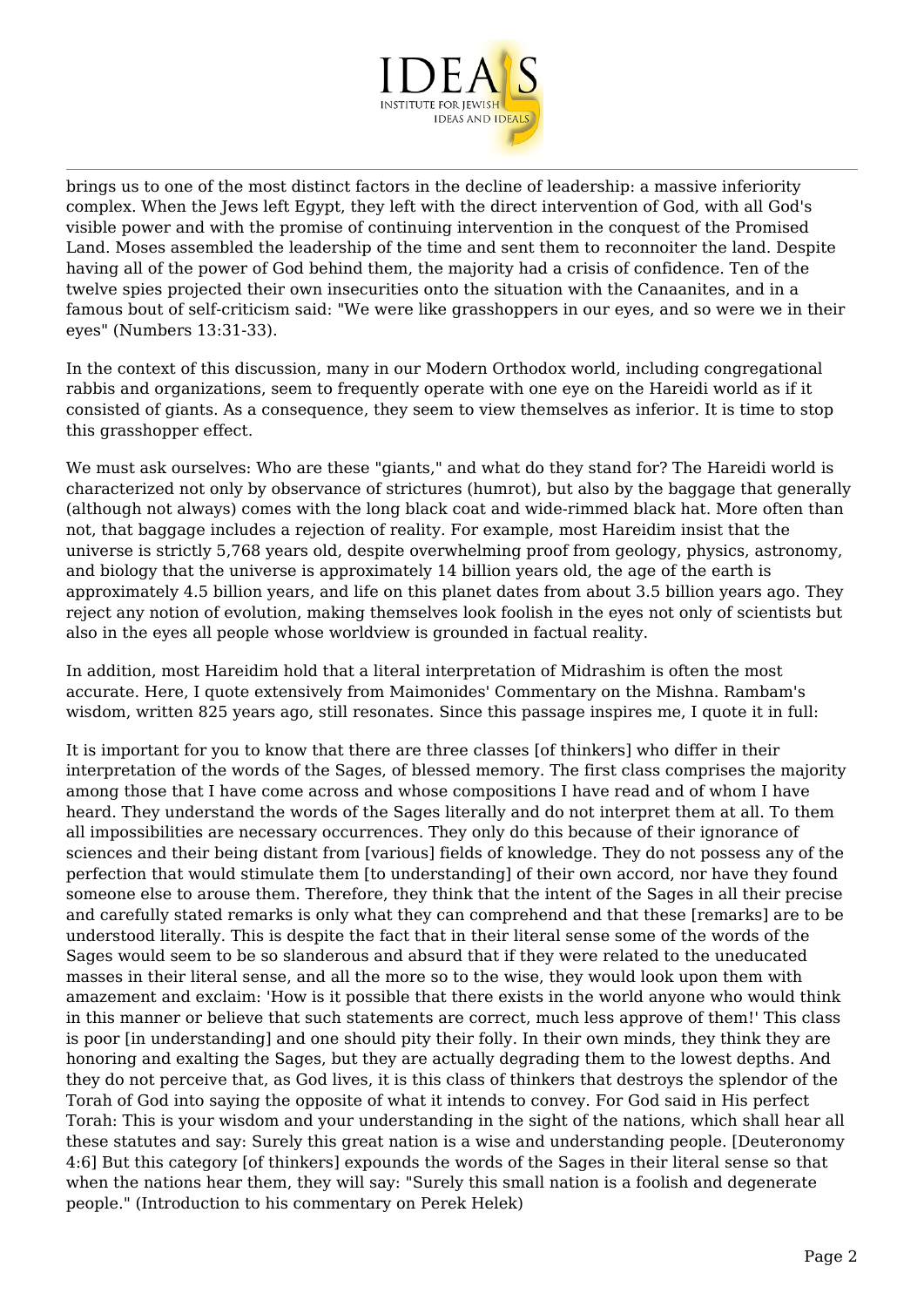

Throughout rabbinic literature, our Sages note that God's highest gift to humankind is our intelligence and our ability to think. But in the Hareidi world, people feel that their highest duty is to turn off that brain and allow their "Rav" or a "Gadol" to do their thinking for them about even the simplest and most personal things, including occupation, residence, spouses, and politics. Despite the acknowledged disappearance of prophecy within Judaism, at least until messianic times, Hareidim all but import it back into our faith through the concept of "Daas Torah." Loosely defined, "Daas Torah" is knowledge of all things because of immersion in Torah unadulterated by any other knowledge. (See Lawrence Kaplan, "Daas Torah: A Modern Conception of Rabbinic Authority," in the Orthodox Forum, Rabbinic Authority and Personal Authority.) We see the spectacle of wellknown Hareidi rabbis speaking with self-confidence as to why God did specific things as if they have spoken to God directly. God's supposed reasons for the Holocaust proliferate, for example. In more recent times, God's so-called reasons for the devastation of New Orleans by Katrina, or reasons for the debacle of the last war in Lebanon against Hizbullah have been expounded by these "sages." The more isolated a Hareidi leader is from science, current events, indeed any secular knowledge, the more that world considers that leader as holy. These are the "giants" before whom many in the Modern Orthodox world feel small.

I have to question whether we really need to "look up" to the Hareidi world which overwhelmingly rejects the legitimacy of the State of Israel. Should we really be in awe of those in Israel who avoid national service-yet accept state welfare in huge numbers? For that matter, if we all took on their lifestyle, who would pay for it? In Israel we would all live in abject poverty. In the United States, we would take state welfare. In both countries we would live in ever-increasing ignorance. How is this a long-term solution to world change?

Jewish self-confidence eschews any need to seek validation in the views, real or imagined, of others. The Torah was given by God and, accordingly, we must view God's system as perfect. Jews have always been an infinitesimal percent of the world's population but this minority status has never been a concern of ours. Historically, Christianity and Islam have sought through force and active proselytizing to convert as many people as possible to their respective religions. Islam continues to support, for the most part, these goals through violence, while Christianity continues to pursue these goals by softer methods. Mormons have honed the proselytizing skills to such a degree that there are now almost as many Latter Day Saints in the world as there are Jews-even though Joseph Smith incorporated the religion only in 1830. Each of these religions partially justifies itself by pointing to what each of them perceives to be proof of the inherent validity of their religion. They argue that their religions are true because they have attracted so many millions of adherents, as if truth is a matter of popular vote, or is self-validated by large numbers of members. Many of our Modern Orthodox leaders turn, in similar fashion, to the Hareidi world for validation. The fact that so many Orthodox leaders act (or refuse to act) with one eye over their shoulder to how they think the so-called gedolim of B'nei Brak or Monsey will perceive them is an acute demonstration of an endemic shortage of self-confidence. People who are self-confident are not afraid of the marketplace of ideas, nor do they need to be ideologues believing in the most ridiculous of things despite evidence and proof to the contrary.

Another manifestation of the weakness of leadership is in the proliferation of outreach kollels of all stripes around the country, including Kollel MiZions. (See the article by Adam Ferziger of Bar Ilan University: "The Emergence of the Community Kollel.") There are a number of reasons why Modern Orthodox rabbis welcome these kollels into their midst and, so often, actively promote them. One of the reasons is that Orthodox leadership has become lazy and has outsourced to the kollels one of its primary functions. Leadership would imply feelings of responsibility for all Jews. Leadership would also require the desire to promote greater levels of observance in all congregants. Leadership would include outreach to nonmembers. Yet instead of taking on the responsibility, our Modern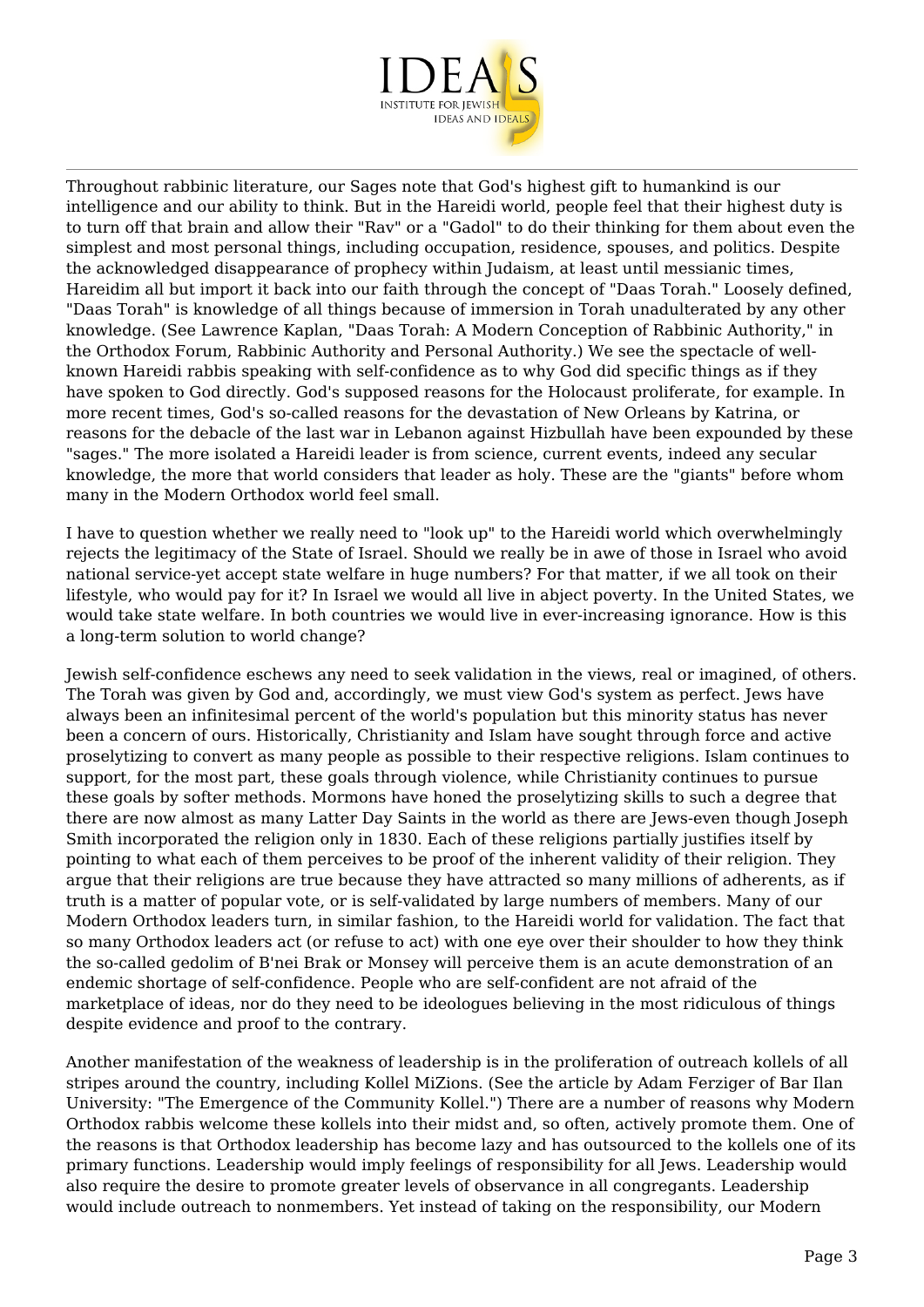

Orthodox leaders all too often simply abdicate. They sit back and watch the kollel families do their work for them, not realizing that their own authority and effectiveness are undermined.

The outreach function of the kollels has one other drastic effect on the quality of Modern Orthodox leadership. Except for the Kollel MiZion movement, the rabbis chosen for these kollels are, more often than not, trained in Hareidi yeshivas. Therefore, directly and indirectly, these kollels promote the views of the Hareidi yeshivas to the people with whom they interact, many of whom do not have backgrounds sufficiently solid to aid them in sorting out the wheat from the chaff.

Are these kollels encouraging their adherents to ask questions of and seek guidance from their local Orthodox rabbis? Occasionally this does happen, but more often they themselves give the answers, or they seek the answers from their own teachers and relay them to their adherents. The kollels are a Trojan horse to Modern Orthodox leadership but, by the time they realize it, it is often too late. (See my article on the Seattle experience at the Institute for Jewish Ideas and Ideals website, [www.jewishideas.org](http://www.jewishideas.org) [3] [1] [1], entitled "The Seattle Kollel: A Study of Unintended Consequences.")

Often, when sufficient numbers of supporters are achieved, the kollels then promote their own schools (as was done in Seattle) and promote their own synagogues-and pressure the communities directly and indirectly to adopt Hareidi standards. An example of a Hareidi takeover is the transformation of the Breuer's Community in Washington Heights, New York City. That community supposedly followed in the footsteps of Rabbi Samson Raphael Hirsch. The legacy was "Torah im derekh erets," Torah with the ways of the world. Rabbi Hirsch promoted the idea that truth is unitary, and that Judaism should strictly adhere to halakha, while responsibly and selectively incorporating well-tested facts and truths that come to us by way of secular culture. That community's transformation into just another Hareidi community was documented by George D. Frankel in his five-part 2002 essay entitled "Dan Shall Judge His People."

Within the North American Modern Orthodox community, the very concept of what a congregational rabbi is supposed to be has changed, leaving many in the dust of practical irrelevance. It used to be sufficient for the rabbi to be a halakhic expert and a good Talmud teacher. Today he must be so much more. Many of our Modern Orthodox rabbis lack any training, or even much interest, in the kinds of skills necessary for successful congregational leadership. Earning semikha (ordination) from most yeshivas does not require (nor do they even offer) training in psychology, sociology, communications, educational theory, or many other prerequisites for effective leadership within the context of the modern world. Until the various yeshivot teach and promote real leadership skills there will continue to be a decline in the effectiveness and power of congregational rabbis.

Another factor that promotes a decline in leadership is the way we allow Modern Orthodox leaders to be maligned. Those vibrant rabbis within the Modern Orthodox world who do spend time and energy trying to find the tools to attract and mold greater levels of observance are often ostracized and heavily criticized for their efforts. This negativity is not only from the Hareidi world but also from the Modern Orthodox community, another sign of insecurity and the need to seek validation from the right wing. While the conga lines during Adon Olam in Riverdale might not be my cup of tea, one cannot argue that spirited services and displays of warmth and friendship have brought thousands of Jews closer to God and have inspired ever-increasing levels of personal and communal observance and involvement. The pillorying of those rabbis who are making valiant efforts to truly lead can only discourage others from even trying. Here the aforementioned generalized insecurity manifests itself. Why? Because even within the Modern Orthodox world many rabbis are quick to jump on the Hareidi bandwagon of criticism of their fellows. Each tries to outdo the next in tearing down a colleague to "prove" how much more "religious" he is.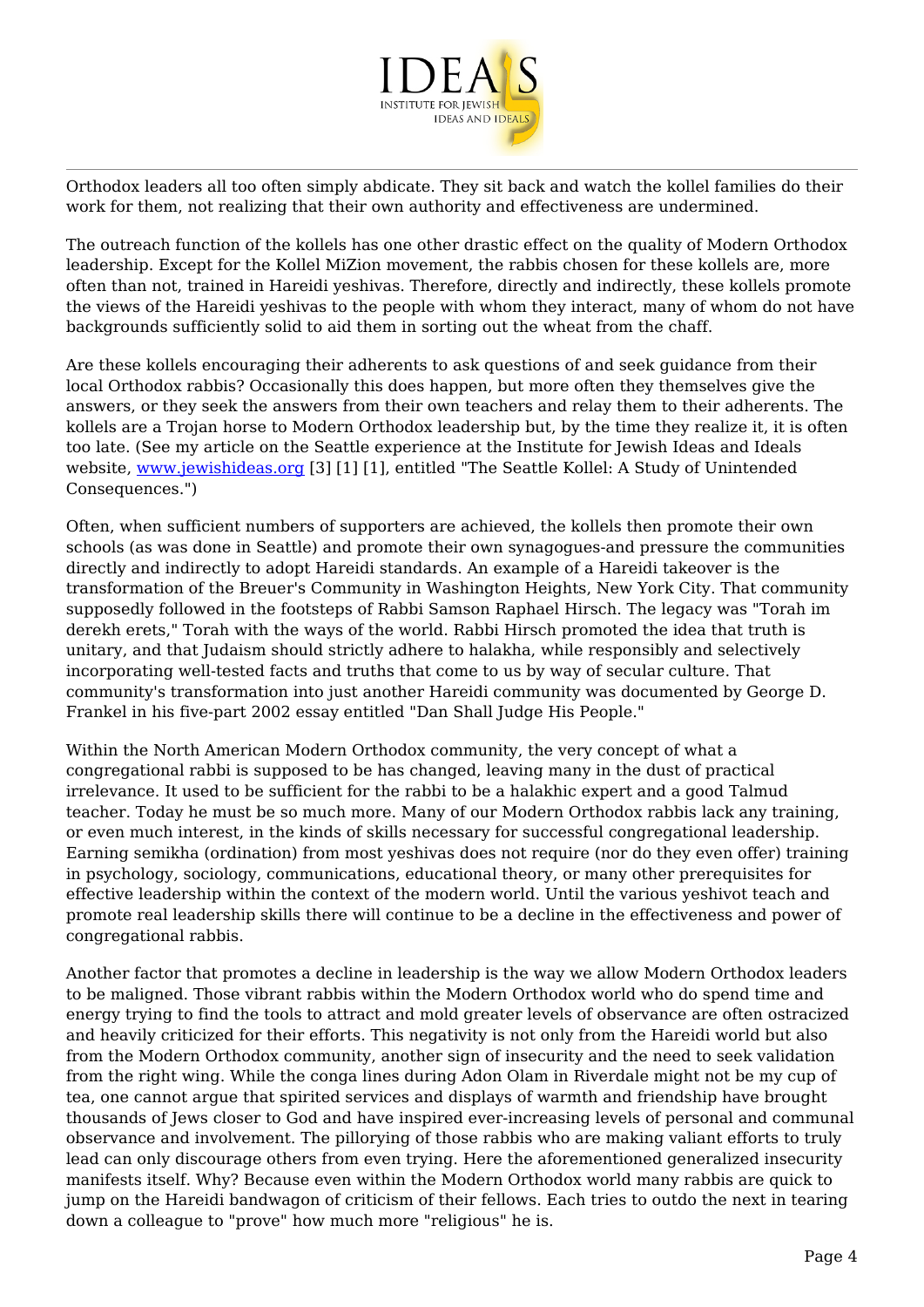

Torah Judaism provides a structure for a moral life. We as a people have been inhibited from maximizing our specific function and job on earth by millennia of persecution. Nevertheless, without a mission, without a purpose, no organization can stay healthy. Jewish leadership entails responsibility to perfect our fellow Jews and to teach the world by word and by example the ways of God, in order to bring the world to ethical monotheism. However, there is a strange fact within observant Judaism, including Modern Orthodoxy. Generally speaking, the further to the right one goes, the less one is concerned about fellow Jews outside one's own particular group and, certainly, the less one is concerned about the non-Jewish world. It is interesting to note that the further left toward Reform Judaism one goes, the more of an emphasis can be found on tikkun olam (repairing the world)-but the less emphasis one can find on the rest of the phrase, b'malkhut Shaddai (under the kingship of God). For this reason the causes embraced by the left are sometimes contrary to Jewish law. The further to the right one goes, one finds that the emphasis is on the yoke of heaven, and recognition of a responsibility to fix the world fades to nothingness. True leadership would promote the sight of kippot in rallies against the genocide in Darfur and the other ongoing mass murders. We should see participation in the promotion of human rights across the globe, not only for refuseniks, but also for the downtrodden in Zimbabwe. Our synagogues should be visible pillars of support for local food banks and neighborhood watch committees.

"Leadership" makes itself irrelevant when it fails to vigorously and unequivocally condemn immoral or illegal behavior just because the perpetrator is part of the Orthodox community. We should not be silent about sexual predators within our midst and within some of our schools. We should not turn a blind eye to the abuse of children or the denigration of women. Leadership should insist that tax evasion is not just a game and that dishonesty in business is not to be tolerated. There should not be an automatic defense of a kosher meat processor who systematically violates the law and treats workers as disposable commodities. There seems to be a fear that the rabbi who speaks out on these issues will himself be criticized by those further to the right.

When is the last time that many of us asked a halakhic question of our local Orthodox rabbi? And when we do ask questions, do we get well thought-out, reasoned opinions? When our lay and local leadership attend yeshiva in the United States or in Israel and turn to their roshei yeshivot for halakhic guidance they thereby undermine Orthodox leadership by failing to take seriously the local community rabbis. This is especially true today because of the proliferation of cheap communications by telephone and email. Our roshei yeshivot should stop this practice and encourage decisions at the local level.

When we do ask questions, we see the grasshopper effect again, because often an opinion is given orally with the refusal to put it in writing. In Seattle there are, for example, extensive written guidelines by the local Va'ad for Passover procedures and products. Oral advice is sometimes at odds with the written advice because local Orthodox rabbis simply don't want to put in writing a view that they think is correct but that will draw criticism from those further to the right. We have become people of the look, rather than people of the book. (See the Jerusalem Post article by Michael Freund, 1/29/08, entitled "People of the Look.")

Another problem with maintaining moderation within the Orthodox world is structural. Often, as in Seattle, the local Orthodox rabbis organize, ostensibly for more strength. They join together in a Va'ad for the purposes of uniform community standards. Since these Va'ads operate by consensus, there is a shift in these community standards to the most extreme views of the furthest right member. The nature of consensus is often, in practice, that the most extreme views have to be honored or there will be no consensus.

The recent controversy over conversions is a good example of the partial abdication of Modern Orthodox leadership in the United States, and is a further example of the "grasshopper effect."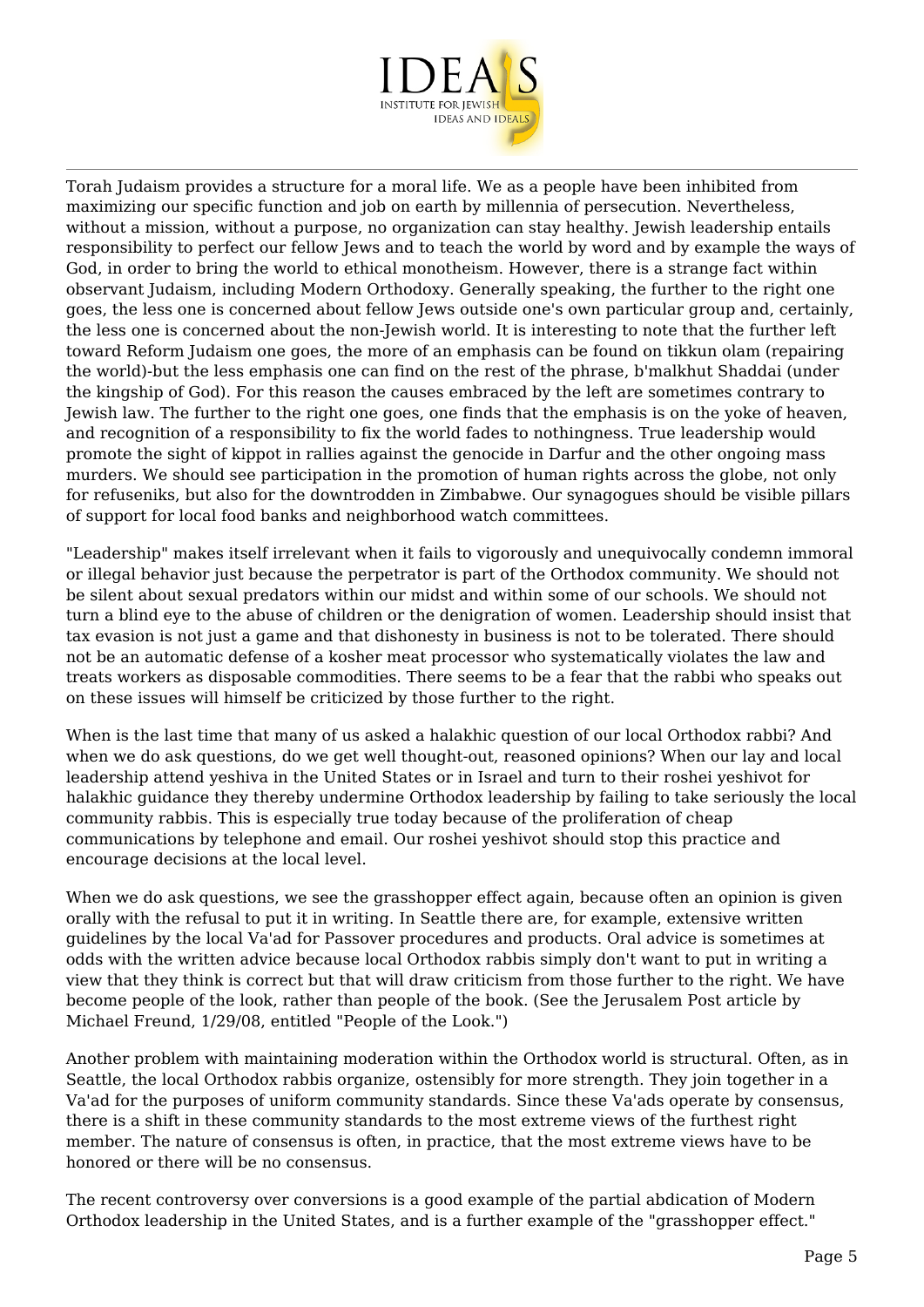

Many Orthodox rabbis throughout the United States know how ineffective they are at inspiring observance. They therefore have gravitated toward political requirements for conversion, requirements that have only tangential relationship to talmudic requirements for conversion. Every generation adds strictures, partly to show how "serious" they are about their Judaism. They frontload the conversion process with demands and commitments far beyond any requirement for native-born Jews. (See the Rabbinical Council of America (RCA) geirus [sic] standards on their website.) One reason they do this is they hope it will mean they will not have to spend energy inspiring converts to greater observance after conversion. The RCA's effort to conform to the will of the now Hareidi-controlled Chief Rabbinate is another example of the grasshopper effect. The RCA's effort to appease the Chief Rabbinate was almost immediately mocked by the ruling in Israel invalidating (supposedly and only in their view) potentially thousands of conversions previously done under the Chief Rabbinate's own Conversion Authority.

I recommend the book The True Believer: Thoughts on the Nature of Mass Movements by Eric Hoffer (1902-1983). Hoffer was a longshoreman who wrote philosophy. In 1983 he was awarded the Presidential Medal of Freedom for this book. In it, he analyzes the nature of ideology. One of the chief components of his argument is that beliefs are held onto so strongly by the ideologue that reality and any evidence appearing to contradict the belief system is simply ignored. Jewish leadership will fail to the extent that it holds onto beliefs such as the literal interpretation of Midrash, and a less than 6,000 year history to the universe.

In the short term, those true believers who find it necessary to not only be trembling (hareidim) before God but to also be trembling before science and the unfolding nature of reality, will continue to gain strength. There is a certain power that the true believer has, as witnessed by the political movements of the last century and continuing to the present time.

The world is moving too fast. Technology today is creating a new haskalah (enlightenment). Fundamentalism and rejection of reality are an understandable reaction found, not only within Judaism, but even more so within Islam, Christianity, and even within Hinduism. The Hareidim are in good company with Christian fundamentalists in the United States. For example, according to a Gallup Survey in 2004 almost half (45 percent) of Americans believe that the world is under 10,000 years old and that humans were created in our present form within that period. However, although understandable, the effort to shut off the stream of information is not a solid long-term approach to the challenge that faces us.

What Modern Orthodox leadership can offer in place of such a short-sighted approach is a path to the future that accepts reality, examines it through the lens of Jewish values, and helps us to strengthen our observance in the face of change. That is why we need to encourage an independent leadership at the international, national, and local levels. We need rabbis and lay leaders who are not so insecure in their Judaism that they must look to the Hareidi world for validation.

The Modern Orthodox have the numbers. According to a detailed study by Samuel C. Heilman, cited in his book Sliding to the Right, the Contest for the Future of American Jewish Orthodoxy, approximately 11 percent of identifiable North American Jews are Orthodox. Of them, only 27-32 percent could be classified as Hareidi, with half of that number being Hasidim. In other words, about 70 percent of observant Jews in North America fall into the category of Modern Orthodox.

In addition to the numbers, the Modern Orthodox also have the economic power, the educational and organizational background, and the knowledge to continue to lead the Jewish people throughout this century and into the future. We need leaders who can strengthen us for the future by understanding the present. We need leaders who recognize the potential of Modern Orthodoxy. We need leaders who embrace our strengths, and who reject the grasshopper mentality.